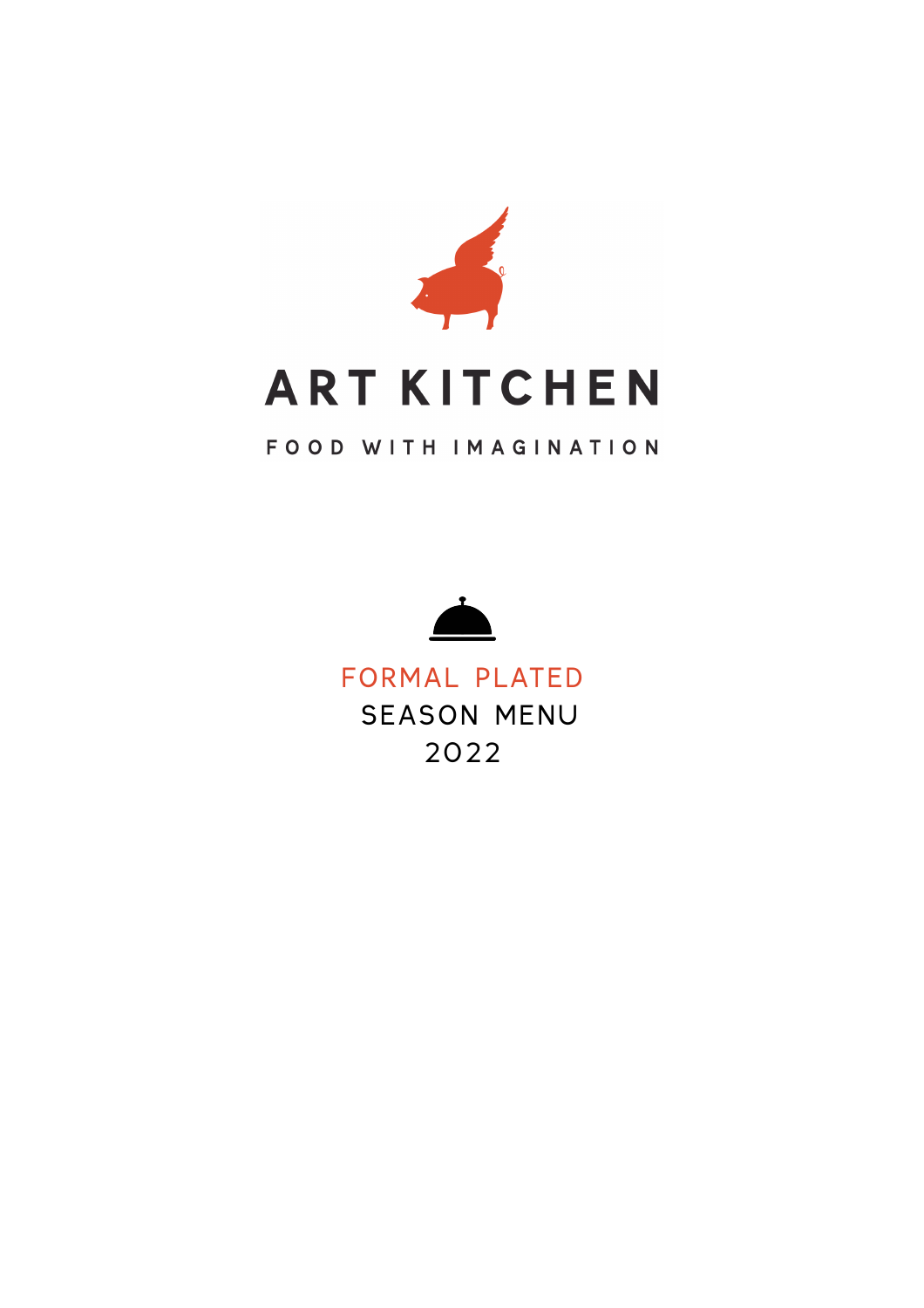

All gorgeous things come in small bites and our delicious canapés are the perfect combination of taste and texture in a bite or two. beautifully served in our own unique 'art' way.

| <b>COOL</b> | <b>WARM</b> |  |
|-------------|-------------|--|
|             |             |  |

| coconut scallop, tomato, pepper, lime,<br>chilli, coriander                 | df gf v | fried truffled polenta cubes, oyster mushroom,<br>truffle aioli                                                | v qf   |
|-----------------------------------------------------------------------------|---------|----------------------------------------------------------------------------------------------------------------|--------|
| black rice, whipped satay tofu, peanut,<br>edamame, pickled chilli          | ve df   | carrot & red lentil spiced fritters, carrot<br>hummus                                                          | ve qf  |
| caramelised fennel tart, parmesan custard,<br>rocket                        | v       | basil & gooey gorgonzola 'soft centred' arancini,<br>saffron aioli                                             | $\vee$ |
| pear & prosciutto wrap, gorgonzola mousse,<br>candied walnuts               | qf      | 'fish & chips' flathead, little cones of french<br>fries, lemony tartare                                       | df     |
| crab remoulade, sweet corn aioli, chive,<br>charcoal bun                    | df      | sticky bbq chicken, corn cream, charred corn,<br>popped corn                                                   | gf     |
| tandoori carrots, whipped vadouvan paneer,<br>poppadum crumbs, nigella      | $\vee$  | grilled halloumi, candied walnut, pomegranate,<br>flat bread                                                   | $\vee$ |
| chorizo jam, quail egg, parmesan aioli, crispy<br>music bread               | df      | pork belly, sticky soy & chilli, radish & apple<br>salad                                                       | qf     |
| eggplant imam bayildi, tomato & pepper, flat<br>bread, smoked yoghurt       | qf v    | chargrilled 'tequila' steak, chipotle mayo, finger<br>lime, tortilla chip                                      | df gf  |
| coconut poached prawn, green mango,<br>sticky coconut & chilli caramel      | df qf   | mini croque monsieur's, smoked ham, gruyere,<br>dijon sauce little spiced veggie pies, beet relish<br>& rocket |        |
| sushi rice, soy & sesame beef carpaccio,<br>wakame                          | df gf   | little spiced veggie pies, beet relish & rocket                                                                | ve     |
| wonton chip, crispy roast duck, sticky hoisin,<br>shallots, shaved cucumber | df      | crispy flash fried squid, coriander aioli, charred<br>chilli & shallots                                        | df gf  |
| pacific oysters, lemon myrtle & macadamia                                   | df gf   | fried cheesy corn empanadas, chimichurri                                                                       | $\vee$ |
| rosemary shortbread, whipped feta,<br>honey pear, micro rocket              | V       | mini chicken kiev, tarragon aioli, sweet potato<br>chip                                                        |        |
| cured & smoked ocean trout, beetroot &<br>horseradish curd, watercress      | df gf   | spicy moroccan lamb & feta sausage rolls with<br>tzatziki & dukkah                                             |        |

\$12 1 Hour Service 3 pieces  $$12$  \$21  $$21$   $$21$ 



\$21 1.5 Hour Service

5 pieces

\$33 2 Hour Service

.\...........

8 pieces

*prices are exclusive of GST & Staff* **gf** gluten free v vegetarian **df** dairy free **ve** vegan